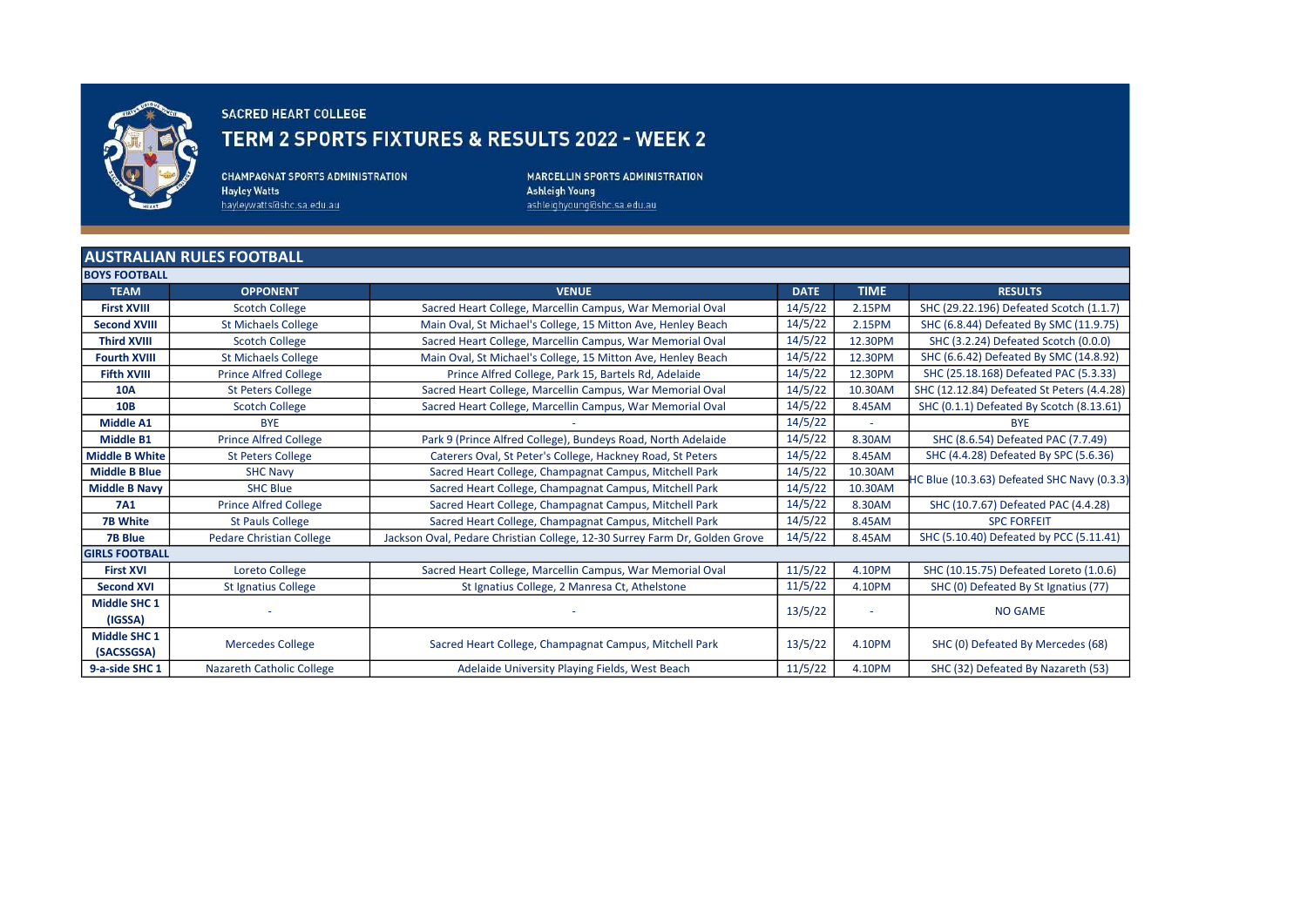| <b>BASKETBALL</b>                                       |                                  |                                                                        |             |                          |                                       |  |  |  |  |
|---------------------------------------------------------|----------------------------------|------------------------------------------------------------------------|-------------|--------------------------|---------------------------------------|--|--|--|--|
| <b>TEAM</b>                                             | <b>OPPONENT</b>                  | <b>VENUE</b>                                                           | <b>DATE</b> | <b>TIME</b>              | <b>RESULTS</b>                        |  |  |  |  |
|                                                         | <b>BOYS BASKETBALL</b>           |                                                                        |             |                          |                                       |  |  |  |  |
| Open A                                                  | Nazareth Catholic College        |                                                                        | 14/5/22     | ٠                        | Postponed due to State Champs         |  |  |  |  |
| Open B                                                  | Nazareth Catholic College        |                                                                        | 14/5/22     | $\overline{\phantom{a}}$ | Postponed due to State Champs         |  |  |  |  |
| Open C                                                  | Nazareth Catholic College        |                                                                        | 14/5/22     |                          | Postponed due to State Champs         |  |  |  |  |
| SHC <sub>4</sub>                                        | <b>St Peters College</b>         | Sacred Heart College, Marcellin Campus, Br McAteer Centre, Marist Hall | 14/5/22     | 11.30AM                  | SHC (79) Defeated St Peter's (20)     |  |  |  |  |
| SHC <sub>5</sub>                                        | <b>Immanuel College</b>          | Sacred Heart College, Marcellin Campus, Br McAteer Centre, Marist Hall | 14/5/22     | 10.30AM                  | SHC (46) Defeated Immanuel (15)       |  |  |  |  |
| SHC <sub>6</sub>                                        | Nazareth Catholic College        | Nazareth Catholic College, 1 Hartley Rd, Flinders Park                 | 14/5/22     | 11.30AM                  | SHC (21) Defeated By Nazareth (61)    |  |  |  |  |
| SHC <sub>7</sub>                                        | <b>Prince Alfred College</b>     | Sacred Heart College, Marcellin Campus, Br McAteer Centre, Marist Hall | 14/5/22     | 9.30AM                   | SHC (31) Defeated PAC (23)            |  |  |  |  |
| SHC <sub>8</sub>                                        | Nazareth Catholic College        | Nazareth Catholic College, 1 Hartley Rd, Flinders Park                 | 14/5/22     | 10.30AM                  | SHC (32) Defeated By Nazareth (36)    |  |  |  |  |
| <b>Middle A1</b>                                        | <b>Nazareth Catholic College</b> | Nazareth Catholic College, 1 Hartley Rd, Flinders Park                 | 14/5/22     | 10.30AM                  | SHC (48) Defeated Nazareth (45)       |  |  |  |  |
| <b>Middle B1</b>                                        | <b>Nazareth Catholic College</b> | Nazareth Catholic College, 1 Hartley Rd, Flinders Park                 | 14/5/22     | 9.30AM                   | SHC (59) Defeated Nazareth (42)       |  |  |  |  |
| <b>Middle C1</b>                                        | <b>Nazareth Catholic College</b> | Nazareth Catholic College, 1 Hartley Rd, Flinders Park                 | 14/5/22     | 8.30AM                   | SHC (32) Defeated By Nazareth (50)    |  |  |  |  |
| <b>TWINDIE SOUTH Z</b><br><del>nviluale soutin zh</del> | Cardijn College                  | Sacred Heart College, Champagnat Campus, Marist Hall                   | 14/5/22     | 8.30AM                   | <b>SHC FORFEIT</b>                    |  |  |  |  |
| <b>TWINGHE'Struck</b>                                   | Cabra Dominican College          | Cabra Dominican College, 225 Cross Rd, Cumberland Park                 | 14/5/22     | 11.00AM                  | SHC White (28) Defeated By Cabra (31) |  |  |  |  |
|                                                         | <b>Nazareth Catholic College</b> | Nazareth Catholic College, 1 Hartley Rd, Flinders Park                 | 14/5/22     | 9.30AM                   | SHC Navy (35) Defeated Cabra (29)     |  |  |  |  |
| Year 7 Blue                                             | Cabra Dominican College          | Adelaide Arena, 44A Crittenden Road, Findon - Court 1                  | 13/5/22     | 5.30PM                   | SHC Blue (26) Defeated Cabra (20)     |  |  |  |  |
| <b>Year 7 White</b>                                     | Cabra Dominican College          | Adelaide Arena, 44A Crittenden Road, Findon - Court 3                  | 13/5/22     | 5.30PM                   | SHC White (36) Defeated Cabra (20)    |  |  |  |  |
| <b>Year 7 Navy</b>                                      | Cabra Dominican College          | Adelaide Arena, 44A Crittenden Road, Findon - Court 2                  | 13/5/22     | 5.30PM                   | SHC (16) Defeated By Cabra (18)       |  |  |  |  |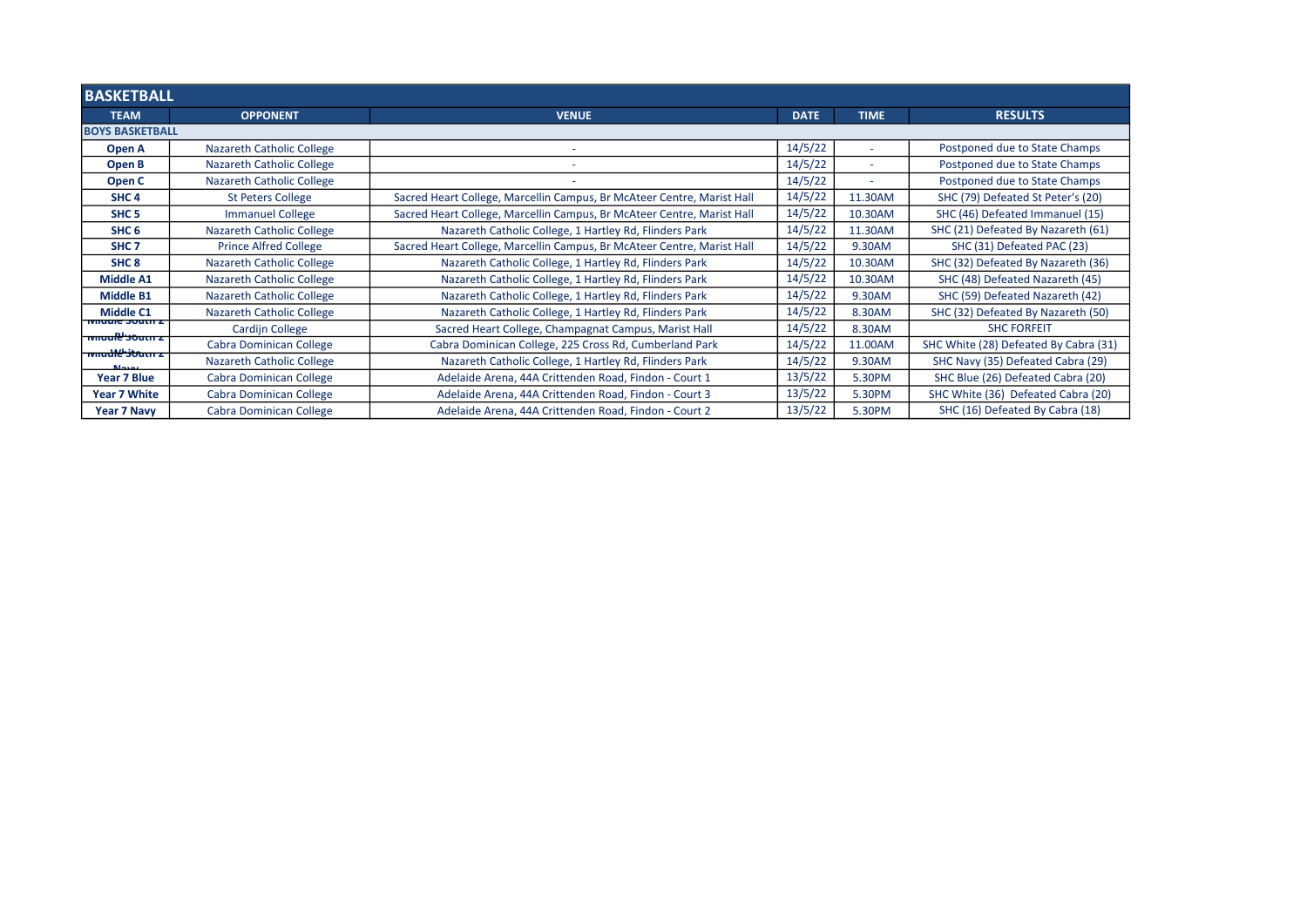| <b>NETBALL</b>        |                                      |                                                                          |            |             |                                    |
|-----------------------|--------------------------------------|--------------------------------------------------------------------------|------------|-------------|------------------------------------|
| <b>GIRLS NETBALL</b>  |                                      |                                                                          |            |             |                                    |
| <b>TEAM</b>           | <b>OPPONENT</b>                      | <b>VENUE</b>                                                             | <b>DAY</b> | <b>TIME</b> | <b>RESULTS</b>                     |
| Open SHC <sub>1</sub> | Cabra Dominican College              | Cabra Dominican College, 225 Cross Rd, Cumberland Park                   | 14/5/22    | 9.00AM      | SHC (47) Defeated Cabra (23)       |
| Open SHC 2            | <b>St Ignatius College</b>           | Cabra Dominican College, 225 Cross Rd, Cumberland Park                   | 14/5/22    | 8.00AM      | SHC (46) Defeated SIC (30)         |
| Open SHC <sub>3</sub> | <b>St Dominic's Priory College</b>   | Sacred Heart College, Marcellin Campus, Br McAteer Centre, Marist Hall   | 14/5/22    | 9.00AM      | SHC (32) Defeated SDPC (14)        |
| Open SHC 4            | St Ignatius College                  | St Mary's College, 253 Franklin St, Adelaide                             | 14/5/22    | 9.00AM      | SHC (24) Defeated SIC (14)         |
| Open SHC 5            | <b>St Aloysius College</b>           | St Michael's College, 15 Mitton Ave, Henley Beach                        | 14/5/22    | 9.00AM      | SHC (36) Defeated SAC (13)         |
| Open SHC 6            | Nazareth Catholic College            | Sacred Heart College, Marcellin Campus, Brighton Rd Oval, Netball Courts | 14/5/22    | 9.00AM      | SHC (38) Defeated Nazareth (10)    |
| Open SHC <sub>7</sub> | <b>St Michaels College</b>           | Sacred Heart College, Marcellin Campus, Brighton Rd Oval, Netball Courts | 14/5/22    | 9.00AM      | SHC (23) Defeated SMC (17)         |
| Open SHC 8            | <b>Cabra Dominican College</b>       | Sacred Heart College, Marcellin Campus, Brighton Rd Oval, Netball Courts | 14/5/22    | 9.00AM      | SHC (20) Defeated By Cabra (30)    |
| Open SHC 9            | <b>BYE</b>                           |                                                                          | 14/5/22    |             | <b>BYE</b>                         |
| Open SHC 10           | <b>Mercedes College</b>              | Sacred Heart College, Marcellin Campus, Brighton Rd Oval, Netball Courts | 14/5/22    | 10.00AM     | SHC (14) Defeated By Mercedes (32) |
| Open SHC 11           | <b>Unley High School</b>             | Sacred Heart College, Marcellin Campus, Brighton Rd Oval, Netball Courts | 14/5/22    | 10.00AM     | SHC (14) Defeated By Unley (20)    |
| Year 10 SHC 1         | <b>BYE</b>                           |                                                                          | 14/5/22    |             | <b>BYE</b>                         |
| Year 10 SHC 2         | Loreto College                       | Sacred Heart College, Marcellin Campus, Br McAteer Centre, Marist Hall   | 14/5/22    | 8.00AM      | SHC (37) Defeated Loreto (16)      |
| Year 10 SHC 3         | <b>St Dominic's Priory College</b>   | Nazareth Catholic College, 1 Hartley Rd, Flinders Park                   | 14/5/22    | 9.00AM      | SHC (50) Defeated SDPC (5)         |
| Year 10 SHC 4         | SHC <sub>6</sub>                     | Cabra Dominican College, 225 Cross Rd, Cumberland Park                   | 14/5/22    | 9.00AM      | SHC 4 (34) Defeated SHC 6 (7)      |
| Year 10 SHC 5         | Cabra Dominican College              | Cabra Dominican College, 225 Cross Rd, Cumberland Park                   | 14/5/22    | 9.00AM      | SHC (23) Defeated Cabra (11)       |
| Year 10 SHC 6         | SHC <sub>4</sub>                     | Cabra Dominican College, 225 Cross Rd, Cumberland Park                   | 14/5/22    | 9.00AM      | SHC 6 (7) Defeated By SHC 4 (34)   |
| Year 10 SHC 7         | Our Lady of the Sacred Heart College | Nazareth Catholic College, 1 Hartley Rd, Flinders Park                   | 14/5/22    | 10.00AM     | SHC (10) Defeated OLSH (9)         |
| Year 9 SHC 1          | Loreto College                       | Sacred Heart College, Champagnat Campus, Netball Courts                  | 14/5/22    | 9.00AM      | SHC (43) Defeated Loreto (10)      |
| Year 9 SHC 2          | Cardijn College                      | Sacred Heart College, Champagnat Campus, Netball Courts                  | 14/5/22    | 9.00AM      | SHC (23) Defeated By Cardijn (25)  |
| Year 9 SHC 3          | <b>Mercedes College</b>              | Mary MacKillop College, 10/14 High St, Kensington                        | 14/5/22    | 9.00AM      | SHC (31) Defeated Mercedes (23)    |
| Year 9 SHC 4          | Cardijn College                      | St Michael's College, 15 Mitton Ave, Henley Beach                        | 14/5/22    | 9.00AM      | SHC (21) Defeated Cardijn (12)     |
| Year 9 SHC 5          | <b>St Michaels College</b>           | St Michael's College, 15 Mitton Ave, Henley Beach                        | 14/5/22    | 9.00AM      | SHC (24) Defeated SMC (20)         |
| Year 9 SHC 6          | <b>St Ignatius College</b>           | Cabra Dominican College, 225 Cross Rd, Cumberland Park                   | 14/5/22    | 10.00AM     | <b>St Ignatius FORFEIT</b>         |
| Year 8 SHC 1          | <b>St Michaels College</b>           | St Michael's College, 15 Mitton Ave, Henley Beach                        | 14/5/22    | 8.00AM      | SHC (28) Defeated By SMC (33)      |
| Year 8 SHC 2          | <b>Mercedes College</b>              | Cabra Dominican College, 225 Cross Rd, Cumberland Park                   | 14/5/22    | 8.00AM      | SHC (25) Defeated Mercedes (24)    |
| Year 8 SHC 3          | <b>St Dominic's Priory College</b>   | Sacred Heart College, Marcellin Campus, Brighton Rd Oval, Netball Courts | 14/5/22    | 8.00AM      | SHC (28) Defeated SDPC (15)        |
| Year 8 SHC 4          | Nazareth Catholic College            | Sacred Heart College, Marcellin Campus, Brighton Rd Oval, Netball Courts | 14/5/22    | 8.00AM      | SHC (35) Defeated Nazareth (7)     |
| Year 8 SHC 5          | <b>Unley High School</b>             | Sacred Heart College, Marcellin Campus, Brighton Rd Oval, Netball Courts | 14/5/22    | 8.00AM      | SHC (23) Defeated Unley (16)       |
| Year 8 SHC 6          | <b>St Michaels College</b>           | St Michael's College, 15 Mitton Ave, Henley Beach                        | 14/5/22    | 10.00AM     | SHC (19) Defeated SMC (16)         |
| Year 8 SHC 7          | Loreto College                       | Cabra Dominican College, 225 Cross Rd, Cumberland Park                   | 14/5/22    | 10.00AM     | Loreto FORFEIT                     |
| Year 7 SHC 1          | <b>Mercedes College</b>              | St Michael's College, 15 Mitton Ave, Henley Beach                        | 14/5/22    | 8.00AM      | SHC (40) Defeated Mercedes (12)    |
| Year 7 SHC 2          | <b>St Michaels College</b>           | Sacred Heart College, Champagnat Campus, Netball Courts                  | 14/5/22    | 8.00AM      | SHC (19) Defeated SMC (13)         |
| Year 7 SHC 3          | <b>Nazareth Catholic College</b>     | Sacred Heart College, Champagnat Campus, Netball Courts                  | 14/5/22    | 8.00AM      | SHC (23) Defeated Nazareth (16)    |
| Year 7 SHC 4          | <b>BYE</b>                           |                                                                          | 14/5/22    |             | <b>BYE</b>                         |
| Year 7 SHC 5          | <b>St Michaels College</b>           | Sacred Heart College, Champagnat Campus, Netball Courts                  | 14/5/22    | 10.00AM     | <b>SMC FORFEIT</b>                 |
| Year 7 SHC 6          | <b>Cabra Dominican College</b>       | Sacred Heart College, Champagnat Campus, Netball Courts                  | 14/5/22    | 10.00AM     | SHC (26) Defeated Cabra (7)        |
| Year 7 SHC 7          | Cabra Dominican College              | St Michael's College, 15 Mitton Ave, Henley Beach                        | 14/5/22    | 10.00AM     | SHC (11) Defeated By Cabra (12)    |
| Year 7 SHC 8          | Loreto College                       | St Michael's College, 15 Mitton Ave, Henley Beach                        | 14/5/22    | 10.00AM     | SHC (19) Defeated Loreto (6)       |